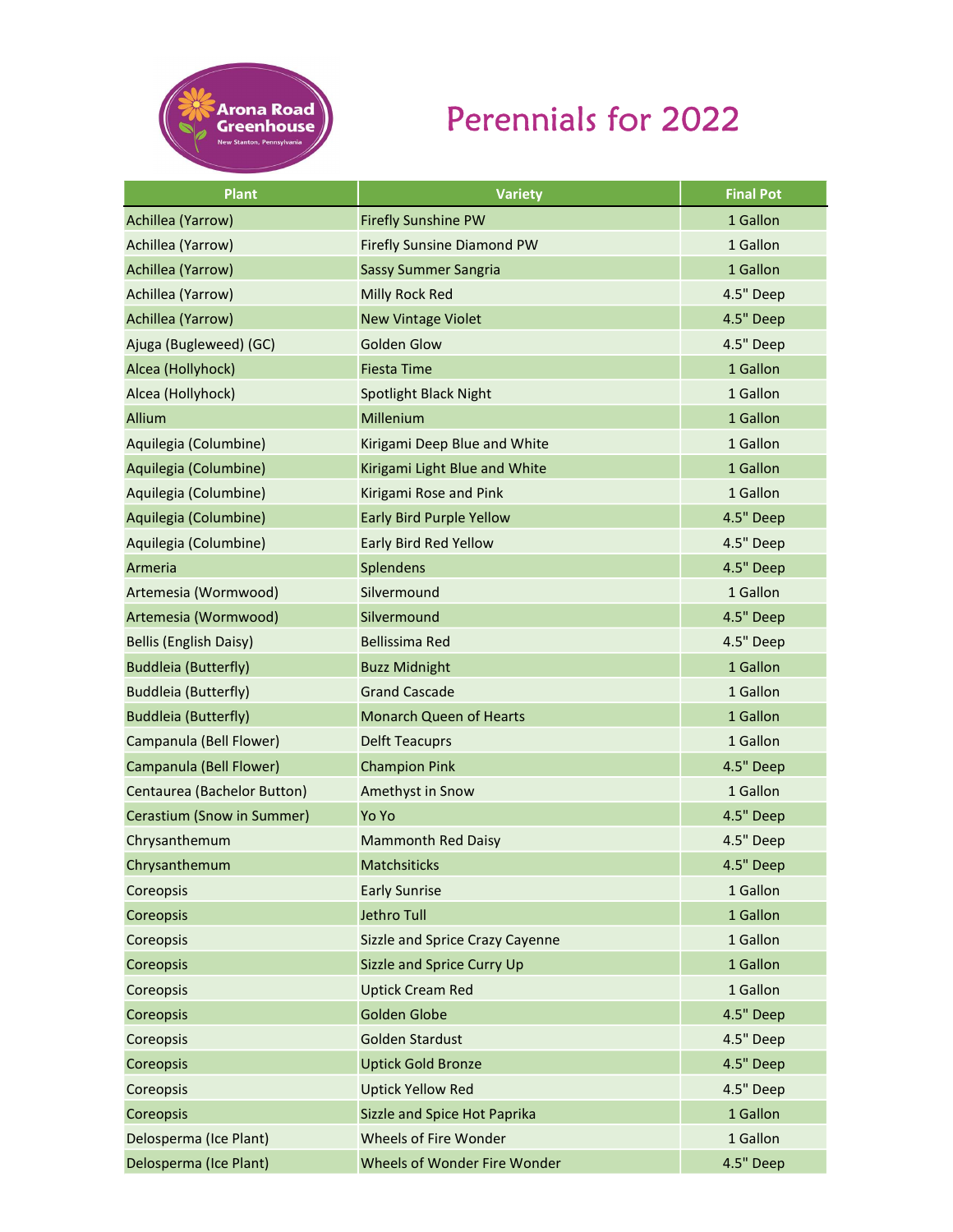| Delosperma (Ice Plant)           | Wheels of Wonder Hot Pink            | 4.5" Deep |
|----------------------------------|--------------------------------------|-----------|
| <b>Dianthus</b>                  | <b>Constant Cadence Crush Cherry</b> | 4.5" Deep |
| <b>Dianthus</b>                  | <b>Constant Cadence Crush Rose</b>   | 4.5" Deep |
| <b>Dianthus</b>                  | Fire and Ice                         | 4.5" Deep |
| <b>Dianthus</b>                  | Mountain Frost Pink Pompom           | 4.5" Deep |
| <b>Dianthus</b>                  | <b>Mountain Frost Red Garnet</b>     | 4.5" Deep |
| <b>Dianthus</b>                  | Fruit Punch Cranberry Cocktail (PW)  | 1 Gallon  |
| <b>Dianthus</b>                  | Paint the Town Fuchsia (PW)          | 1 Gallon  |
| <b>Dianthus</b>                  | Paint the Town Magenta (PW)          | 1 Gallon  |
| <b>Dianthus</b>                  | Pretty Poppers Cute as a Button      | 1 Gallon  |
| <b>Dianthus</b>                  | <b>Pretty Poppers Goody Gumdrops</b> | 1 Gallon  |
| <b>Dicentra (Bleeding Heart)</b> | Spectabilis 3-5 Eye                  | 1 Gallon  |
| Digitalis (Foxglove)             | <b>Candy Mountain</b>                | 1 Gallon  |
| Digitalis (Foxglove)             | <b>Dalmatian Purple</b>              | 1 Gallon  |
| Digitalis (Foxglove)             | <b>Sugar Plum</b>                    | 1 Gallon  |
| Echinacea (Cone Flower)          | Pow Wow Wild Berry                   | 4.5" Deep |
| Echinacea (Cone Flower)          | Sombrero Hot Coral                   | 4.5" Deep |
| Gaillardia (Blanket Flower)      | <b>Arizona Apricot Shades</b>        | 4.5" Deep |
| Gaillardia (Blanket Flower)      | <b>Arizona Red Shades</b>            | 4.5" Deep |
| Gaillardia (Blanket Flower)      | Arizona Sun                          | 4.5" Deep |
| Galium (Sweet Woodruff)          |                                      | 1 Gallon  |
| Galium (Sweet Woodruff) (GC)     |                                      | 4.5" Deep |
| Geranium                         | <b>New Hampshire Purple</b>          | 1 Gallon  |
| Geranium                         | Rozanne                              | 1 Gallon  |
| Grass                            | <b>Variegated Ribbon</b>             | 1 Gallon  |
| Grass                            | Cool as Ice Festuca                  | 4.5" Deep |
| Heuchera                         | <b>Marvelous Marble Silver</b>       | 1 Gallon  |
| <b>Iris</b>                      | <b>Lion King</b>                     | 1 Gallon  |
| Lamium                           | <b>Shell Pink</b>                    | 1 Gallon  |
| Lamium (GC)                      | <b>Anne Greenway</b>                 | 4.5" Deep |
| Lamium (GC)                      | <b>Shell Pink</b>                    | 4.5" Deep |
| Lavandula (Lavender)             | Phenomenal                           | 1 Gallon  |
| Lavandula (Lavender)             | Hidcote                              | 4.5" Deep |
| Lavandula (Lavender)             | Lavance Deep Purple                  | 4.5" Deep |
| Lavandula (Lavender)             | Lavender Lady                        | 4.5" Deep |
| Lavandula (Lavender)             | Munstead                             | 4.5" Deep |
| Lavandula (Lavender)             | Phenomenal                           | 4.5" Deep |
| Leucanthemum (Daisy)             | <b>Becky</b>                         | 1 Gallon  |
| Leucanthemum (Daisy)             | <b>Becky</b>                         | 4.5" Deep |
| Leucanthemum (Daisy)             | <b>Carpet Angel</b>                  | 4.5" Deep |
| Leucanthemum (Daisy)             | Snow Lady                            | 4.5" Deep |
| Liatris                          | <b>Kobold Original</b>               | 1 Gallon  |
| Lobelia                          | Cardinalis                           | 1 Gallon  |
| Lupinus                          | <b>Gallary Blue</b>                  | 1 Gallon  |
| Lupinus                          | <b>Gallary Pink</b>                  | 1 Gallon  |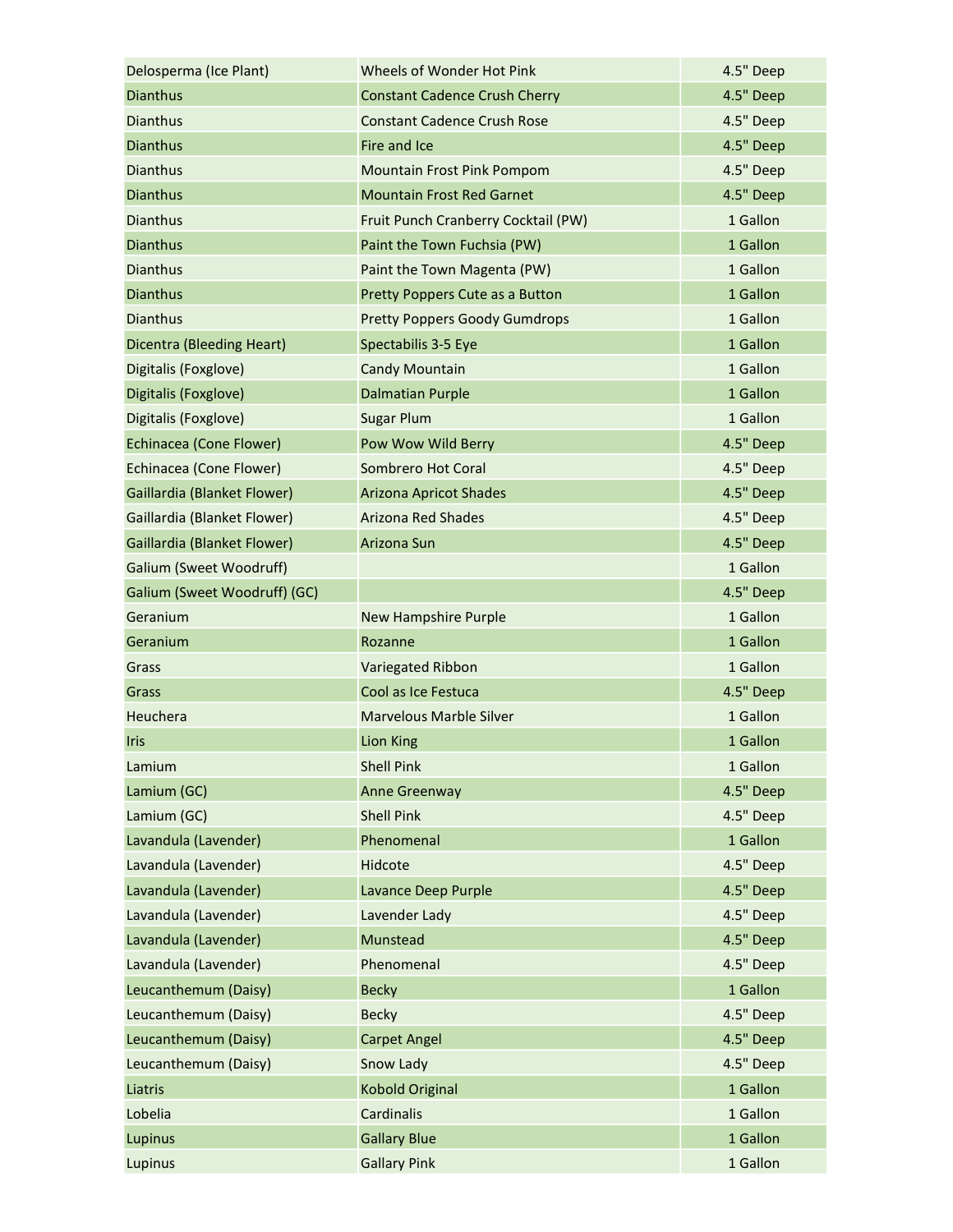| Lupinus                             | <b>Gallary White</b>              | 1 Gallon  |
|-------------------------------------|-----------------------------------|-----------|
| Lupinus                             | <b>Gallery Red</b>                | 1 Gallon  |
| Lupinus                             | Mini Gallery Blue BiColor         | 4.5" Deep |
| Lupinus                             | Mini Gallery Pink BiColor         | 4.5" Deep |
| Lupinus                             | Mini Gallery Red                  | 4.5" Deep |
| Lupinus                             | Mini Gallery Yellow               | 4.5" Deep |
| Lysimachia (Creeping Jenny)         | <b>Gold Moneywort</b>             | 4.5" Deep |
| Malva                               | Zebrina (Mallow)                  | 1 Gallon  |
| Mazus (GC)                          | Purple                            | 4.5" Deep |
| Mint                                | Corsica                           | 4.5" Deep |
| Monarda (Bee Balm)                  | <b>Electric Neon Pink</b>         | 1 Gallon  |
| Monarda (Bee Balm)                  | Leading Lady Orchid (PW)          | 1 Gallon  |
| Monarda (Bee Balm)                  | Pardon My Cerise (PW)             | 1 Gallon  |
| Monarda (Bee Balm)                  | Pardon My Lavender (PW)           | 1 Gallon  |
| Monarda (Bee Balm)                  | Pardon My Purple (PW)             | 1 Gallon  |
| Monarda (Bee Balm)                  | <b>Balmy Lilac</b>                | 4.5" Deep |
| Monarda (Bee Balm)                  | <b>Balmy Purple</b>               | 4.5" Deep |
| Monarda (Bee Balm)                  | <b>Balmy Rose</b>                 | 4.5" Deep |
| Myosotis (Forget Me Not)            | Sylva Bluesylva                   | 4.5" Deep |
| Nepeta (Catmint)                    | Cat's Pajamas' (PW)               | 1 Gallon  |
| Nepeta (Catmint)                    | <b>Purrsian Blue</b>              | 1 Gallon  |
| Nepeta (Catmint) (GC)               | <b>Junior Walker</b>              | 4.5" Deep |
| <b>Oenothera (Evening Primrose)</b> | <b>Siskiyou Pink</b>              | 4.5" Deep |
| Papaver (Poppy)                     | <b>Beauty of Livermere</b>        | 1 Gallon  |
| Papaver (Poppy)                     | Price of Orange                   | 1 Gallon  |
| Papaver (Poppy)                     | Queen Alexandra                   | 1 Gallon  |
| Papaver (Poppy)                     | <b>Royal Wedding</b>              | 1 Gallon  |
| Papaver (Poppy)                     | <b>Champagne Bubbles Mix</b>      | 4.5" Deep |
| Papaver (Poppy)                     | <b>Garden Gnome</b>               | 4.5" Deep |
| Phlox (Creeping)                    | <b>Bedazzeled Lavender</b>        | 4.5" Deep |
| Phlox (Creeping)                    | <b>Bedazzeled Pink</b>            | 4.5" Deep |
| Phlox (Creeping)                    | Eye Caramba                       | 4.5" Deep |
| Phlox (Creeping)                    | Fort Hill                         | 4.5" Deep |
| Platycodon (Balloon Flower)         | <b>Gran Double Blue</b>           | 1 Gallon  |
| Platycodon (Balloon Flower)         | <b>Sentimental Blue</b>           | 4.5" Deep |
| Polemonium (Jacob's Ladder) PW      | <b>Heaven Scent</b>               | 1 Gallon  |
| Rhubarb                             | Victoria                          | 1 Gallon  |
| Rudbeckia (Black Eyed Susan)        | Goldstrum                         | 1 Gallon  |
| Rudbeckia (Black Eyed Susan)        | Goldstrum                         | 4.5" Deep |
| Salvia (Meadow Sage)                | Caradonna                         | 1 Gallon  |
| Salvia (Meadow Sage)                | Color Sires Violet Riot (PW)      | 1 Gallon  |
| Salvia (Meadow Sage)                | Color Spires Back to Fuchsia (PW) | 1 Gallon  |
| Scabiosa (Pin Cushion)              | <b>Butterfly Blue</b>             | 1 Gallon  |
| Scabiosa (Pin Cushion)              | <b>Flutter Rose Pink</b>          | 4.5" Deep |
| Sedum                               | Lemonjade PW                      | 1 Gallon  |